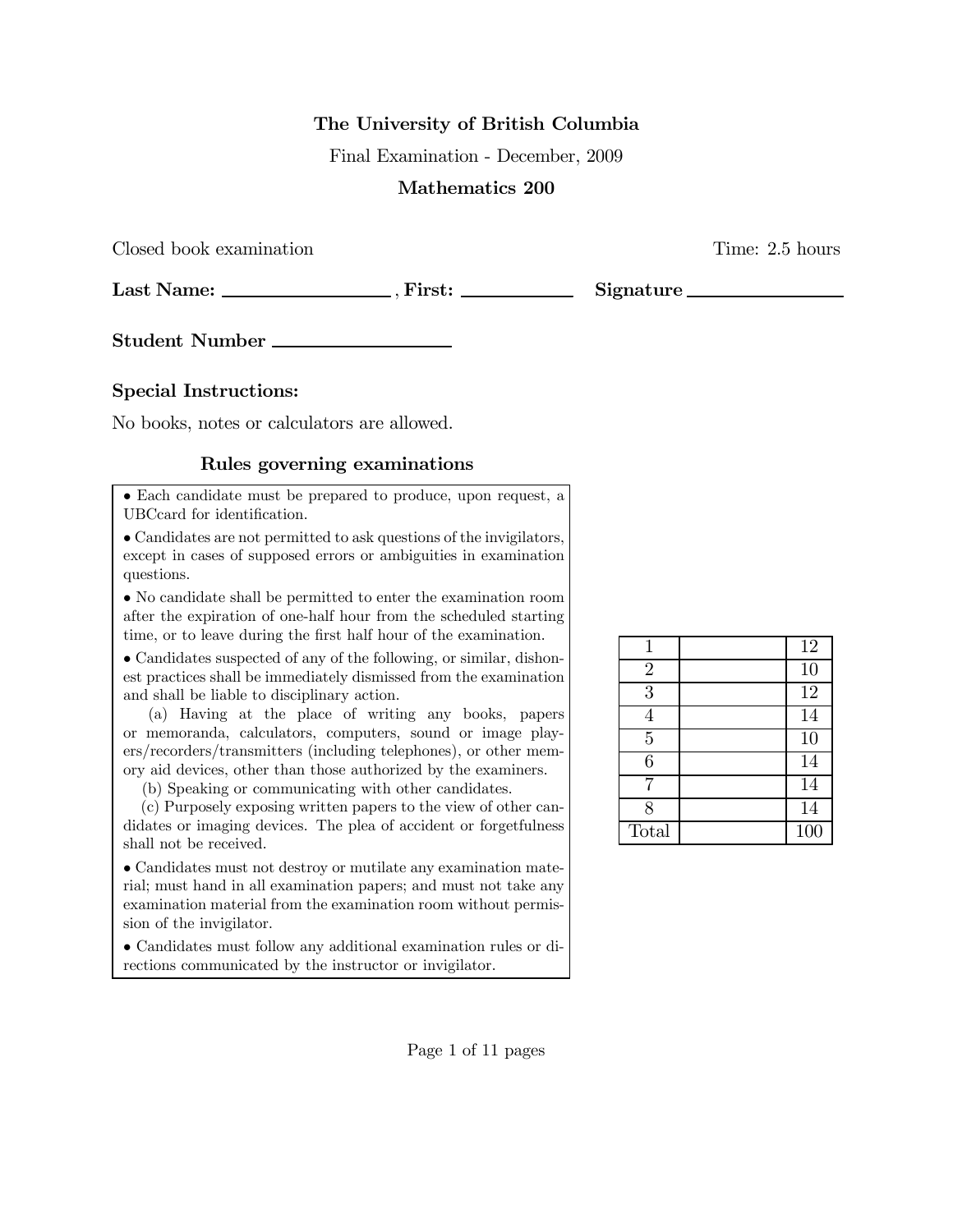- [12] 1. A surface is defined implicitly by  $z^4 xy^2z^2 + y = 0$ .
	- (i) Compute  $\frac{\partial z}{\partial x}$ ,  $\frac{\partial z}{\partial y}$  in terms of  $x, y, z$ .
	- (ii) Evaluate  $\frac{\partial z}{\partial x}$  and  $\frac{\partial z}{\partial y}$  at  $(x, y, z) = (2, -1/2, 1)$ .
- (iii) If x decreases from 2 to 1.94, and y increases from  $-0.5$  to  $-0.4$ ,

find the approximate change in z from 1.

(iv) Find the equation of the tangent plane to the surface at the point  $(2, -1/2, 1)$ .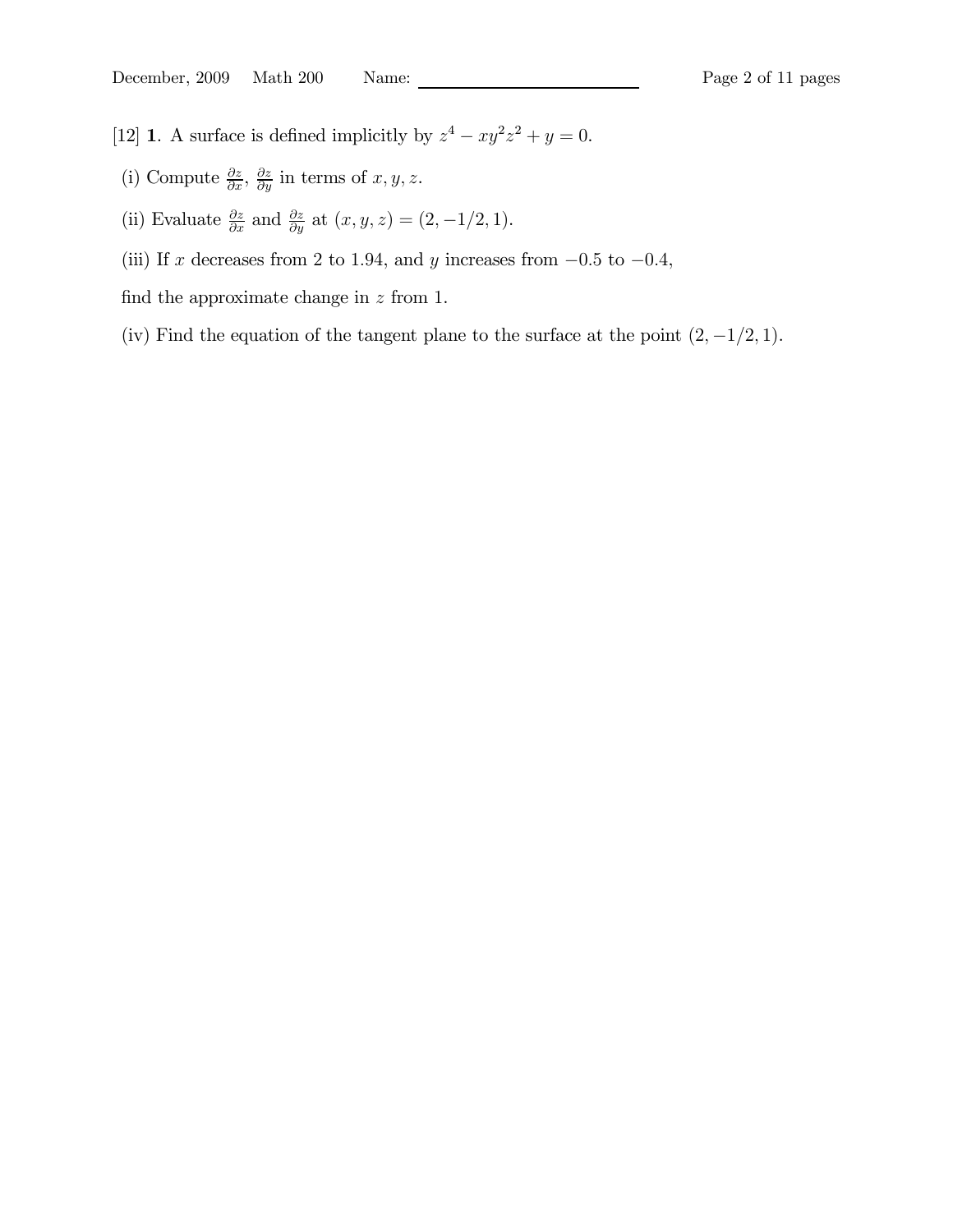December, 2009 Math 200 Name: Page 3 of 11 pages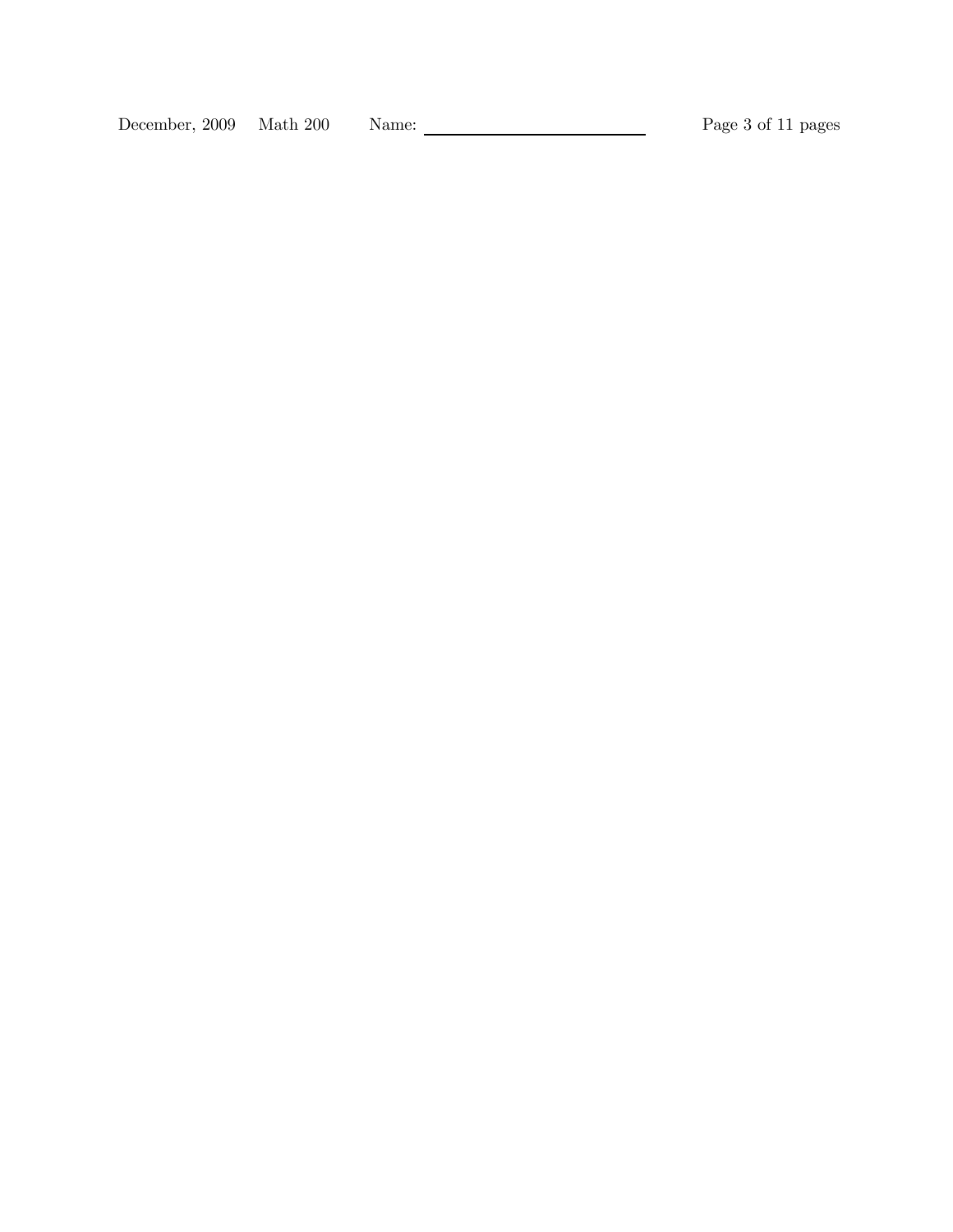December, 2009 Math 200 Name: Page 4 of 11 pages

[10] 2. For the surface

 $z = f(x, y) = x<sup>3</sup> + xy<sup>2</sup> - 3x<sup>2</sup> - 4y<sup>2</sup> + 4.$ 

Find and classify [as local maxima, local minima, or saddle points] all critical points of  $f(x, y)$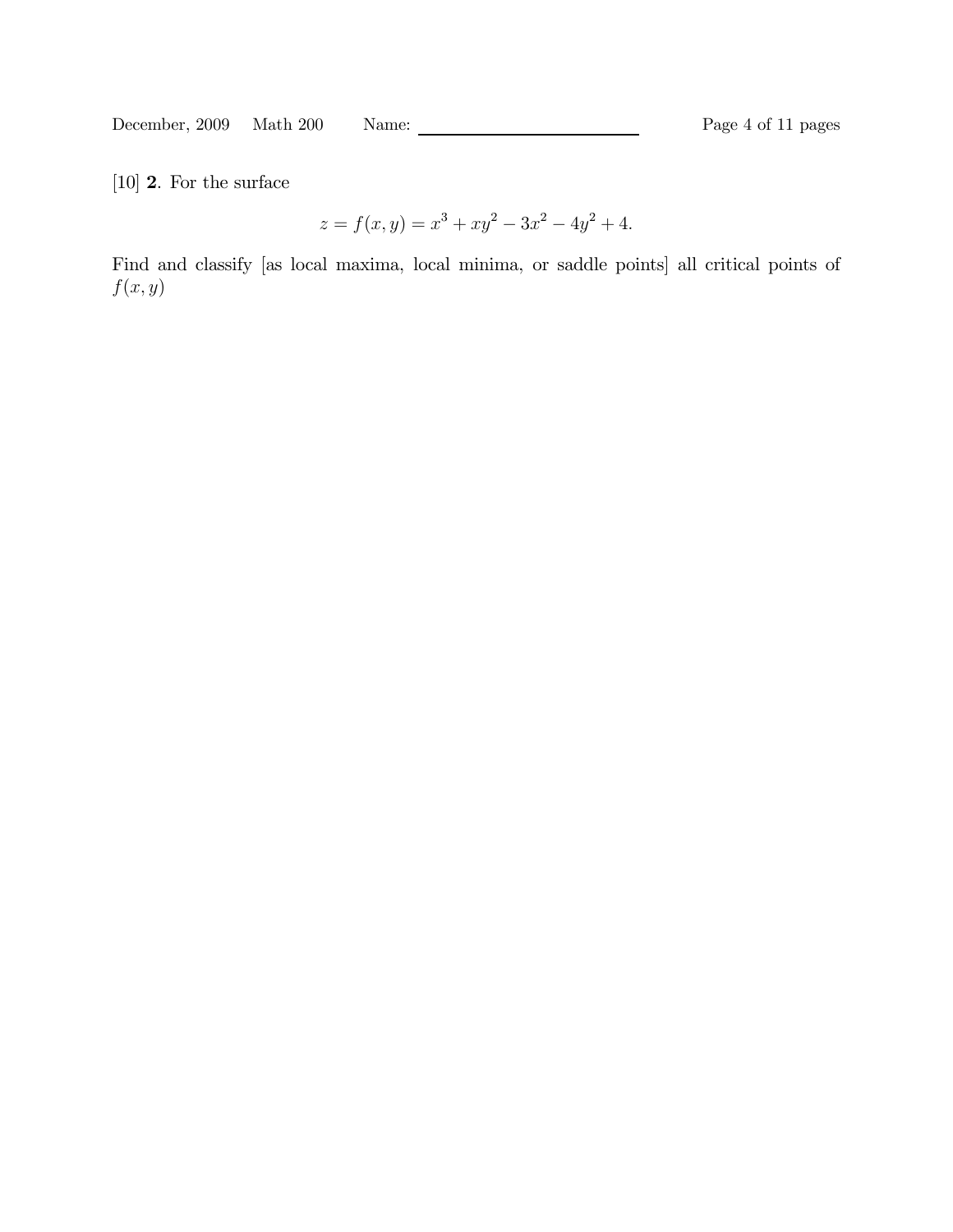.

[12] **3**. The temperature  $T(x, y)$  at a point of the xy-plane is given by

$$
T(x, y) = 20 - 4x^2 - y^2.
$$

(i) Find the maximum and minimum values of  $T(x, y)$  on the disk D defined by  $x^2 + y^2 \le 4$ 

(ii) Suppose an ant lives on the disk  $D$ . If the ant is initially at point  $(1, 1)$ , in which

direction should it move so as to increase its temperature as quickly as possible?

- (iii) Suppose that the ant moves at a velocity  $\mathbf{v} = \langle -2, -1 \rangle$ . What is its rate of increase of temperature as it passes through  $(1, 1)$ ?
- (iv) Suppose the ant is constrained to stay on the curve  $y = 2 x^2$ . Where should the ant go if it wants to be as warm as possible?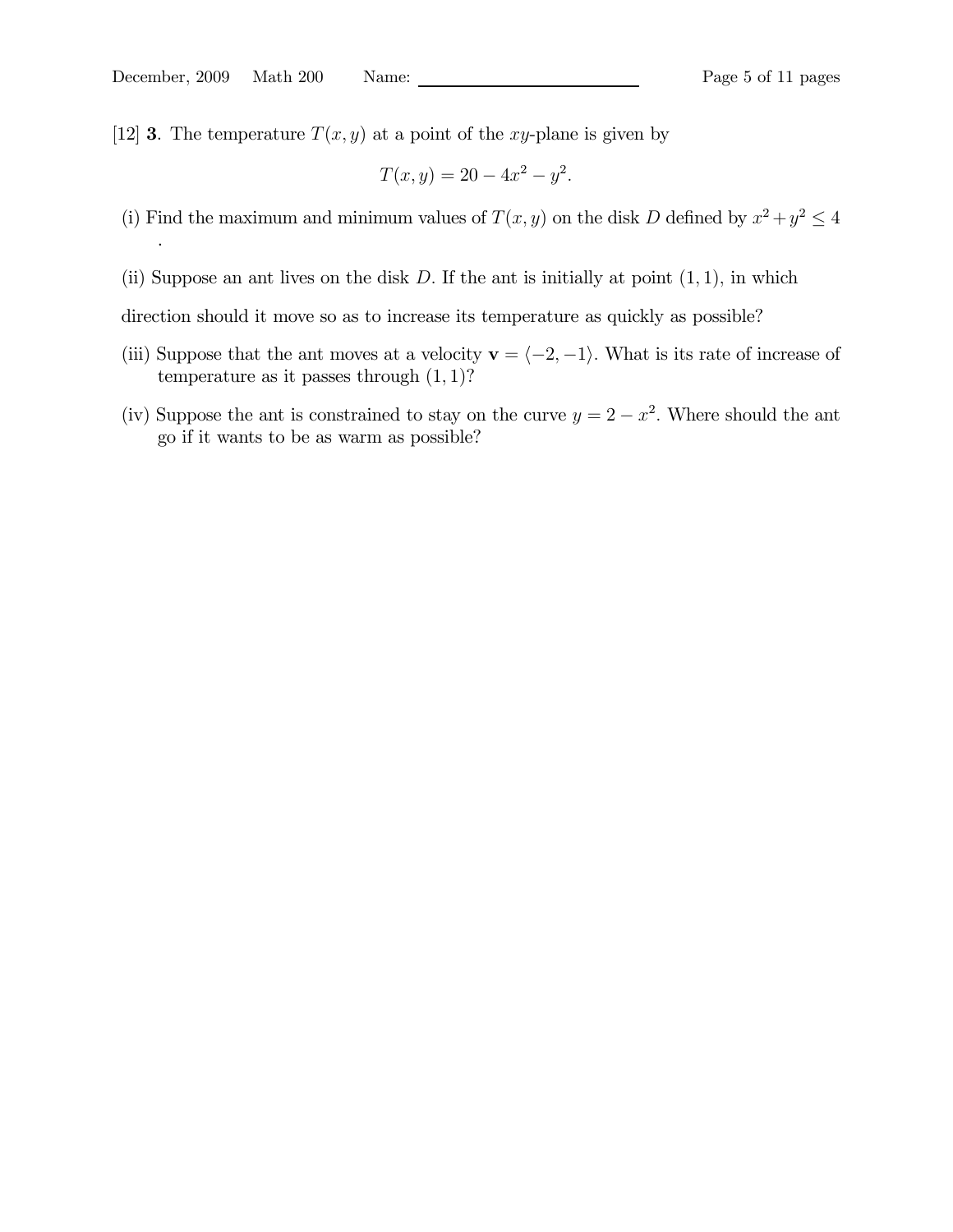December, 2009 Math 200 Name: Page 6 of 11 pages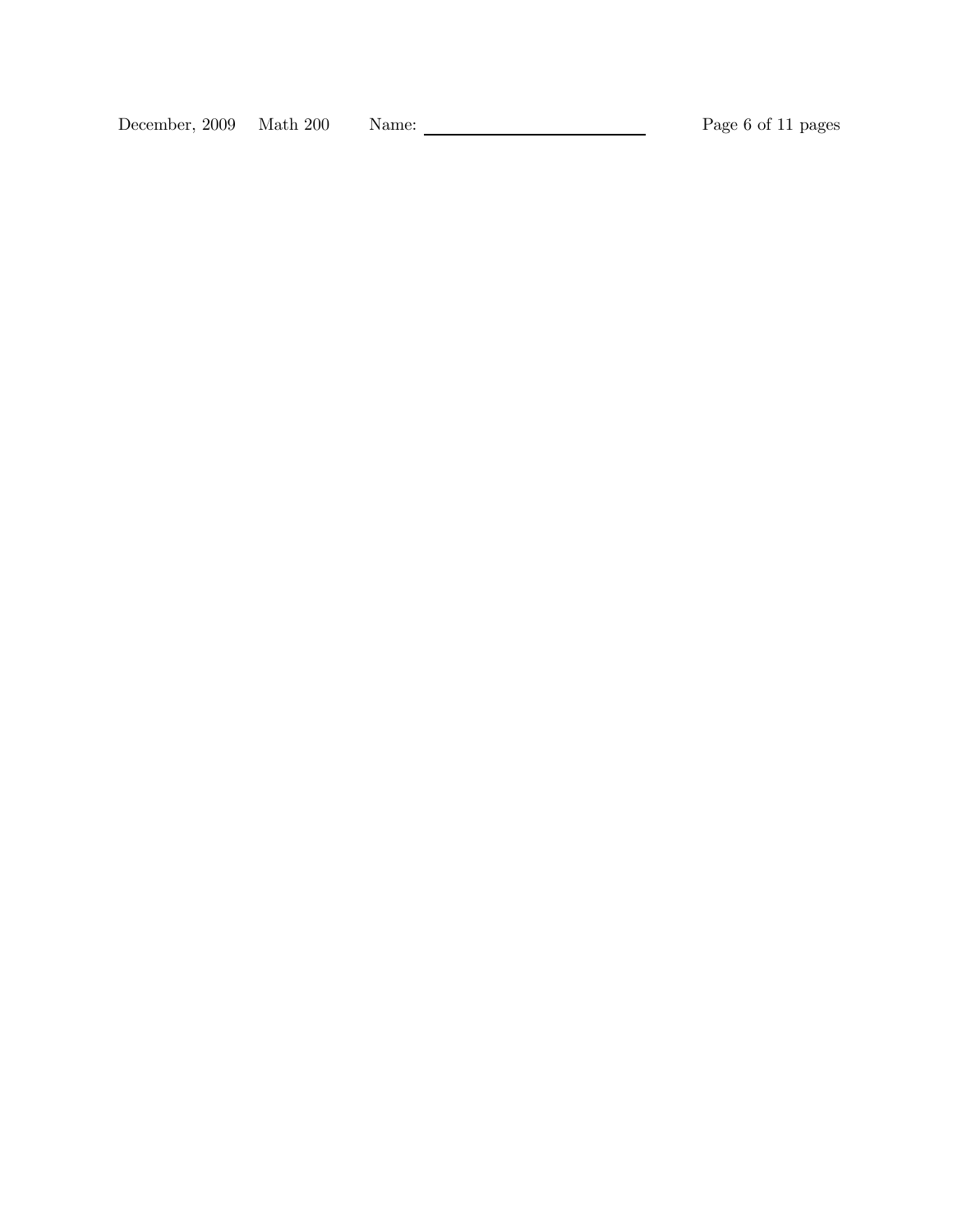[14] 4. Use Lagrange multipliers to find the minimum distance from the origin to all points on the intersection of the curves

$$
g(x, y, z) = x - z - 4 = 0
$$
  
and  $h(x, y, z) = x + y + z - 3 = 0$ .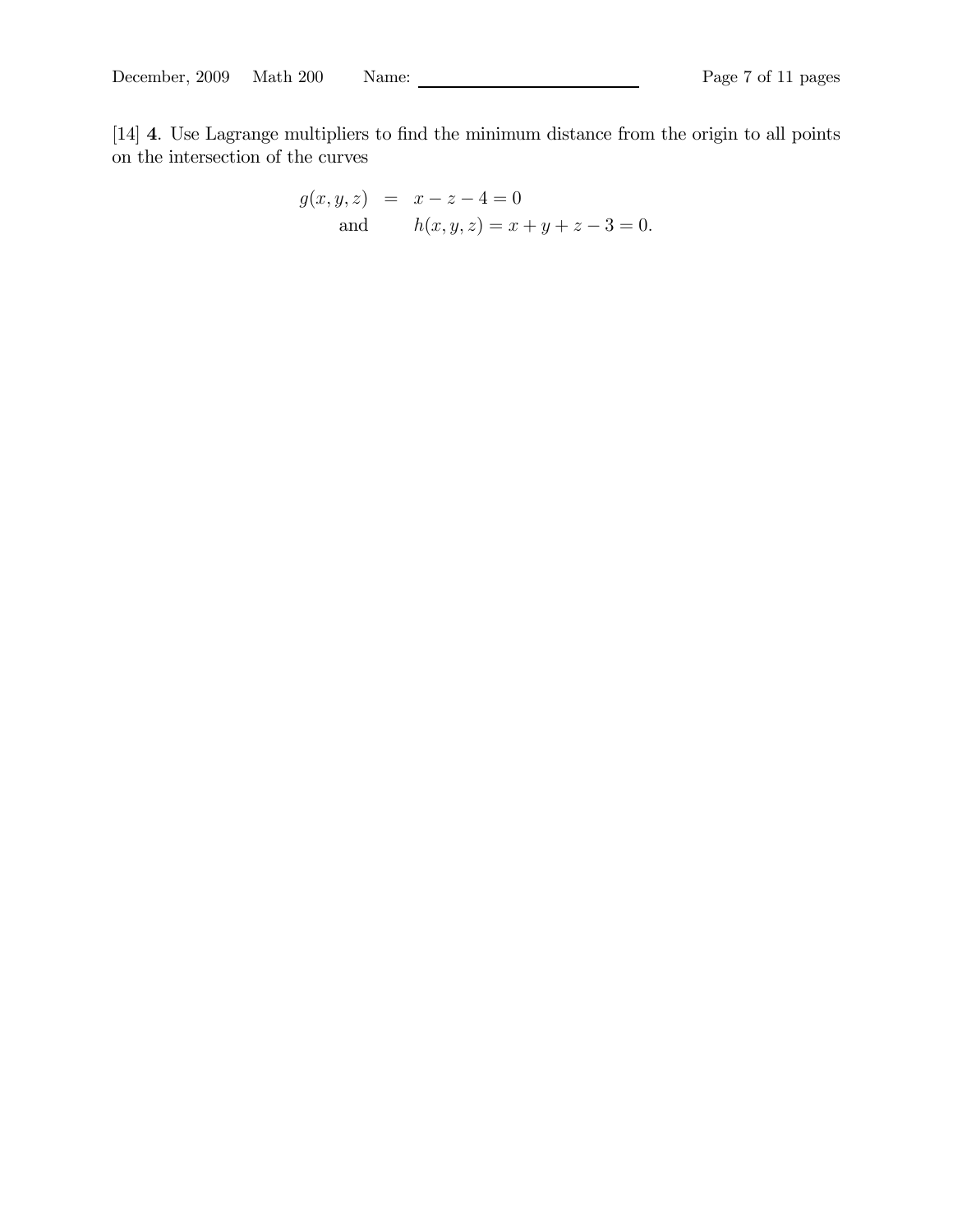[10] **5**. Find the volume  $(V)$  of the solid bounded above by the surface

$$
z = f(x, y) = e^{-x^2},
$$

below by the plane  $z = 0$  and over the triangle in the x, y plane formed by the lines  $x = 1$ ,  $y = 0$  and  $y = x$ .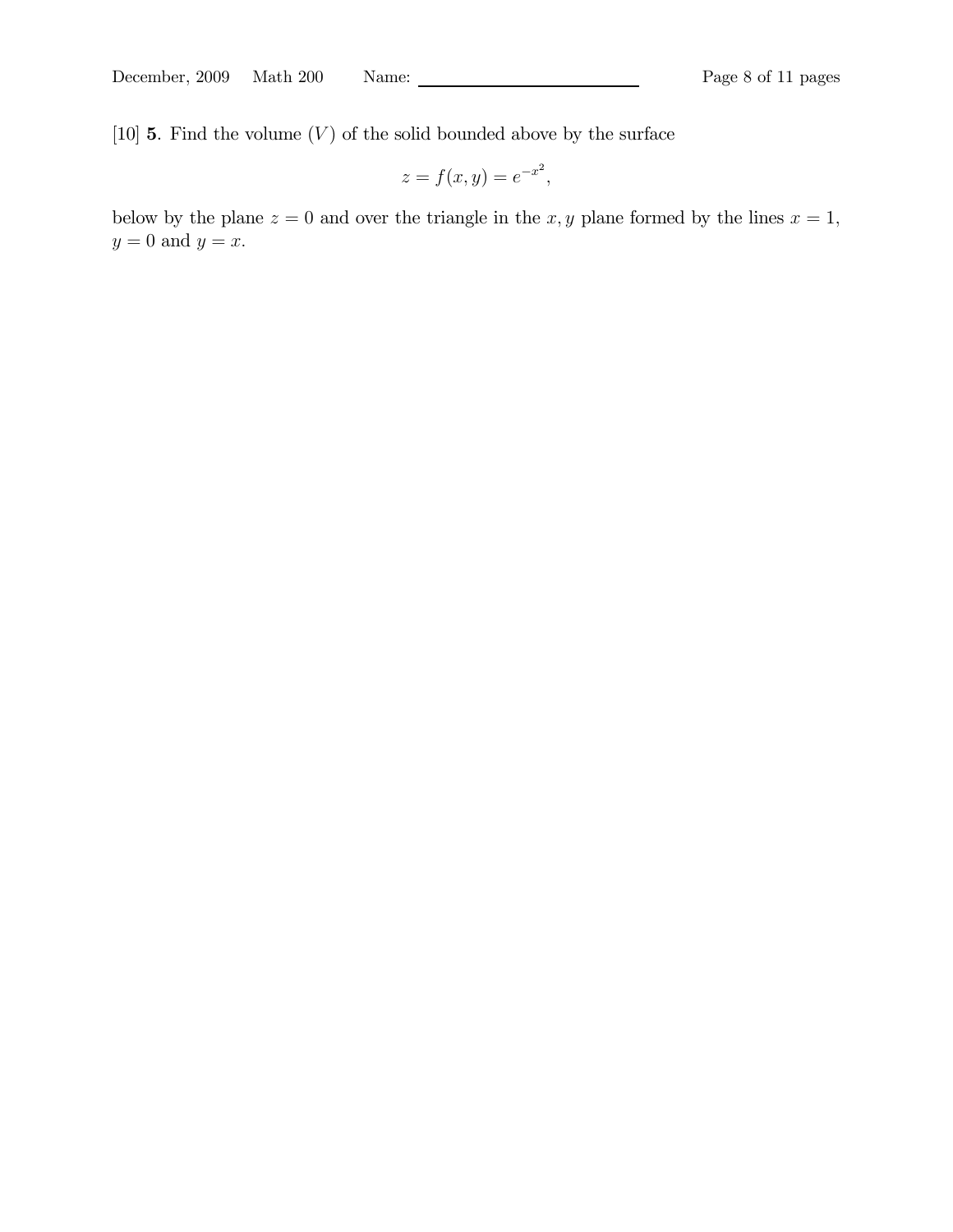December, 2009 Math 200 Name: Page 9 of 11 pages

[14] **6.** For the integral 
$$
I = \int_{0}^{1} \int_{y}^{2-y} \frac{y}{x} dx dy.
$$

- (i) Sketch the region of integration.
- (ii) Interchange the order of integration.
- (iii) Evaluate I.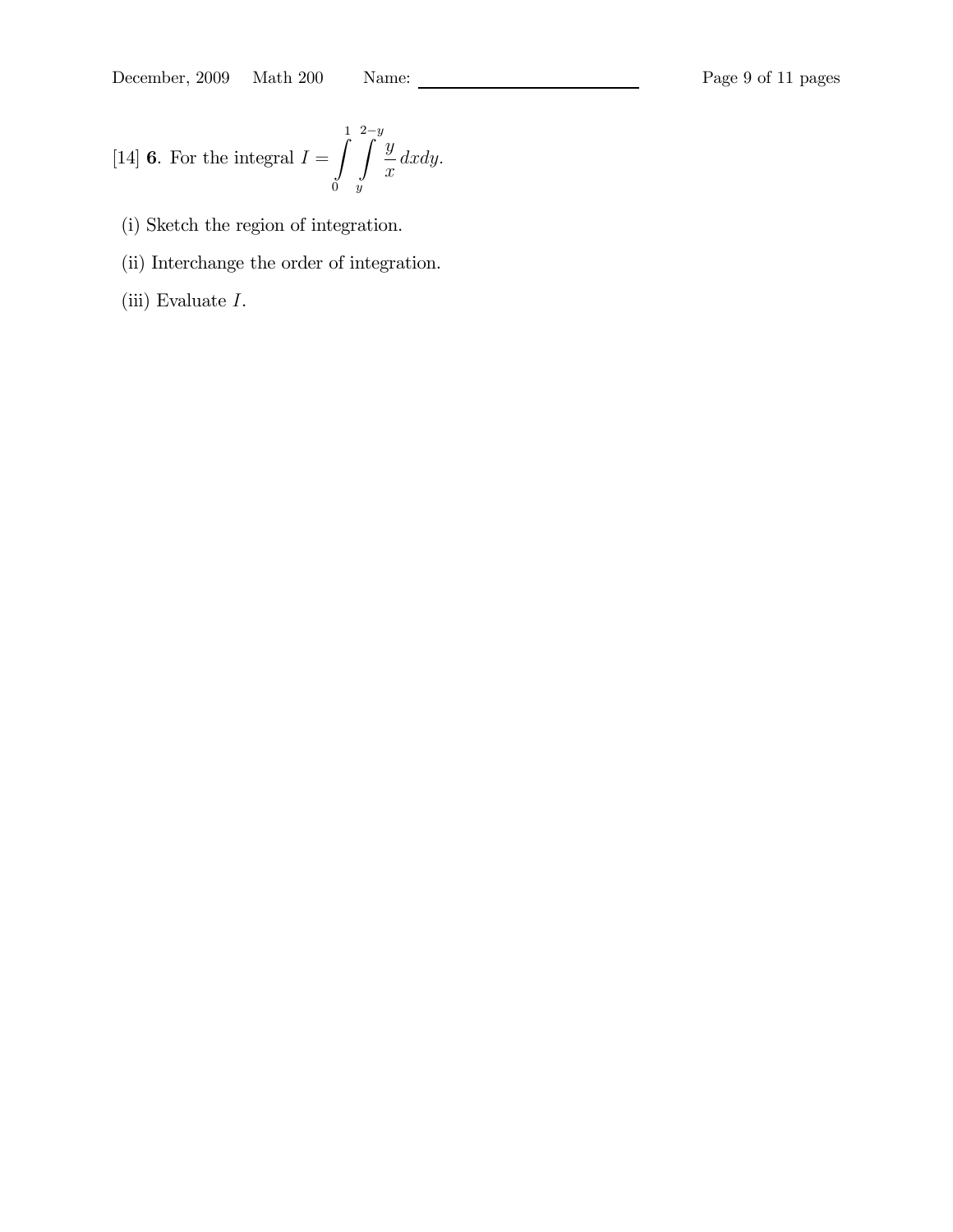[14] 7. A thin plate of uniform density 1 is bounded by the positive  $x$  and  $y$  axes and the cardioid  $\sqrt{x^2 + y^2} = r = 1 + \sin \theta$ , which is given in polar coordinates. Find the  $x$  coordinate of its centre of mass.